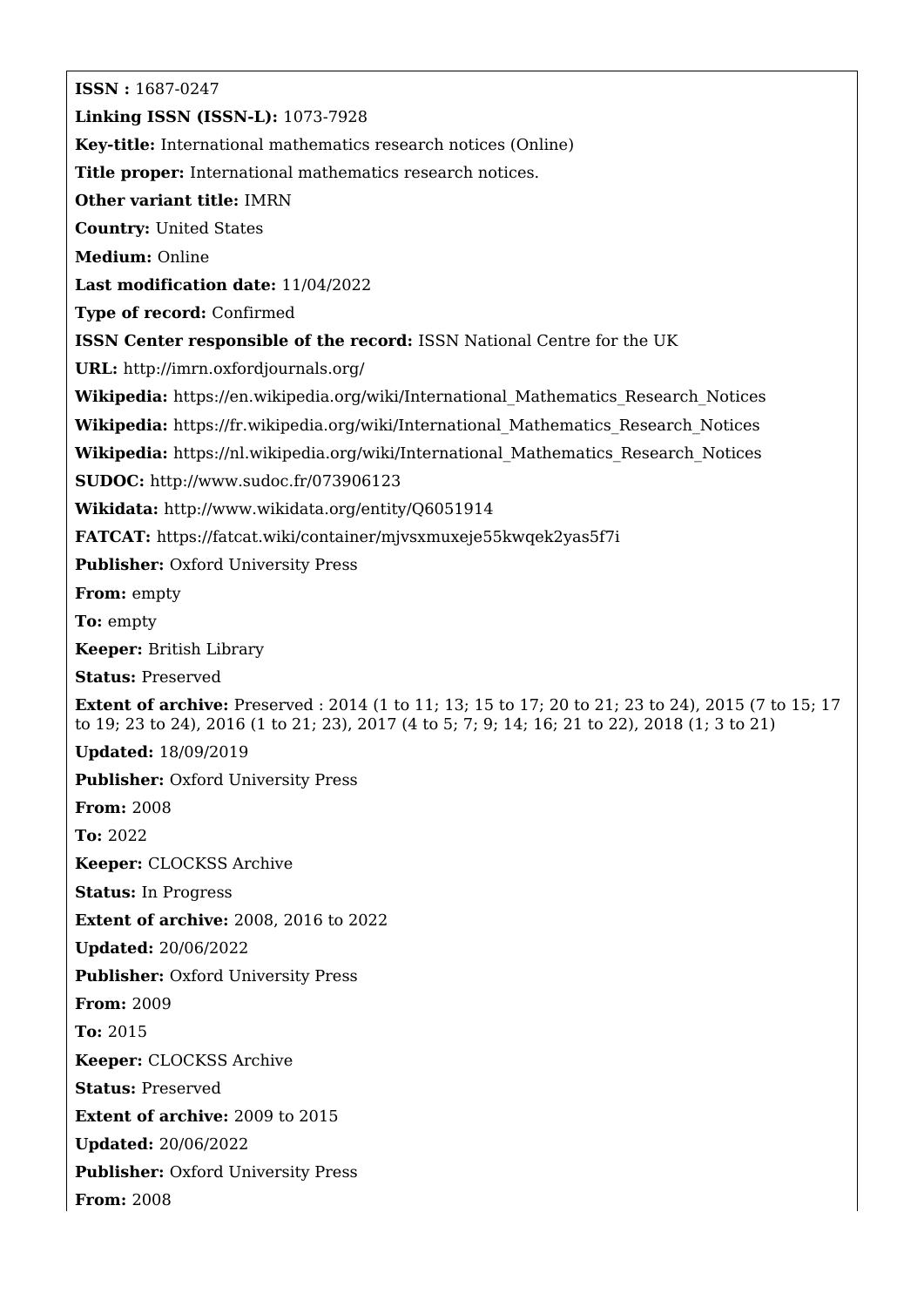**To:** 2020 **Keeper:** LOCKSS Archive **Status:** Preserved **Extent of archive:** 2008, 2010 to 2020 **Updated:** 20/06/2022 **Publisher: Oxford University Press From:** 2021 **To:** 2022 **Keeper:** LOCKSS Archive **Status:** In Progress **Extent of archive:** 2021, 2022 **Updated:** 20/06/2022 **Publisher: Oxford University Press From:** 2007 **To:** 2022 **Keeper:** National Digital Preservation Program, China **Status:** Preserved

**Extent of archive:** Preserved : 21 (1 to 9, 11 to 19, 21 to 24); 22 (1 to 9, 12, 13, 16 to 18, 21 to 24); 27; 28; 29 (1 to 9, 11 to 19, 21 to 24); 211 (1 to 9, 11 to 19, 21 to 24); 212 (1 to 9, 11 to 19, 21 to 24); 213 (1 to 9, 11 to 19, 21 to 24); 214 (1 to 9, 11 to 19, 21 to 24); 215 (1 to 9, 11 to 19, 21 to 24); 216 (1 to 9, 11 to 19, 21 to 24); 217 (1 to 9, 11 to 19, 21 to 24); 218 (1 to 9, 11 to 19, 21 to 24); 219 (1 to 9, 11 to 19, 21 to 24); 221 (1 to 3, 6, 7, 9, 11, 13, 14, 16, 18, 19, 21 to 24); 222 (1, 2, 4)

**Updated:** 14/04/2022

**Publisher:** Oxford University Press

**From:** 2019

**To:** 2019

**Keeper:** National Digital Preservation Program, China

**Status:** Preserved

**Extent of archive:** Preserved : 219 (22)

**Updated:** 15/04/2022

**Publisher: Oxford University Press** 

**From:** 2006

**To:** 2022

**Keeper:** Portico

**Status:** Preserved

**Extent of archive:** Preserved: 2006 (null): 2007: 2008: 2009 (1 to 24): 2010 (1 to 6, 10 to 24): 2011 (1 to 24); 2012 (1 to 24); 2013 (1 to 4, 6 to 24); 2014 (1 to 24); 2015 (1 to 24); 2016 (1 to 24); 2017 (1 to 5, 13 to 18, 20 to 22, 24); 2018 (7); 2019 (6, 8 to 10, 16 to 24); 2020 (1 to 16, 18 to 22, 24); 2021 (1 to 24); 2022 (1 to 11)

**Updated:** 04/06/2022

**Publisher:** Oxford

**From:** 2001

**To:** 2021